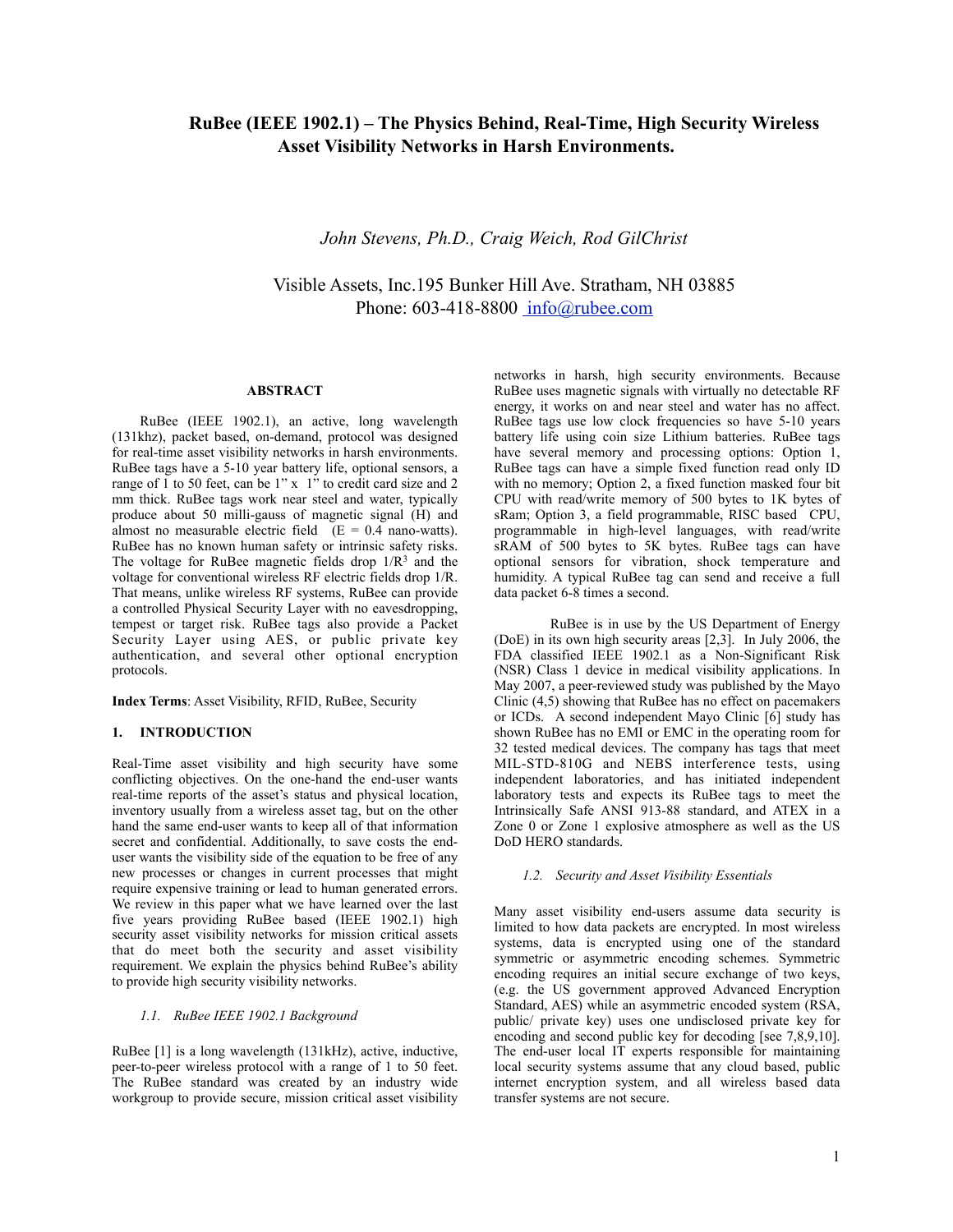We have all read stories about data thieves sitting in the parking lot. In 2007, a US\$17B company, TJX, lost 40 million credit and debit card numbers though eavesdropping on a WEP encrypted WiFi network [11]. Each year it has become common for the Computer Science departments at major academic institutions around the world to report they have cracked yet another 128 bit or 256 bit encryption algorithm [12,13]. The US Federal Bureau of Investigation set up a demonstration a number of years ago where they were able to crack any WiFi WAP secure network in a matter of a few minutes [14)].

We find the standard "high security site" assumption worldwide is that anyone who can eavesdrop on a message can probably crack the encryption scheme. It is assumed that a skilled hacker, or a government with unlimited computational and financial resources can crack anything that is encrypted. We agree with this assumption. Data packet layer encryption alone does not guarantee security in a wireless visibility network. Most high security site end-users simply do not allow wireless data systems onsite or within a secure area. Banning any wireless use is the simplest way to eliminate or reduce all security risks.

The facts are that while data packet security is important, and while elimination of wireless systems does eliminate risks, the other side of the equation is elimination of asset visibility and any system to provide asset location and status also enhances security risks. Risks of loss, or stolen mission critical or top secret assets increases without automated asset visibility networks.

RuBee is unique in that it provides a secure physical communication layer, but also provides a highly flexible asset flow layer that can enhance security and provide high quality asset visibility. RuBee provides both asset visibility, with secure asset flow and high asset security that does not rely solely on data encryption. We review details below.

#### *1.3. The Four Important Security Layers*

To create a secure wireless RuBee visibility network that provides maximum asset security, with maximum control of high-value items, we analyze four separate security layers. Each of these layers is important, and must be carefully considered if secure wireless asset visibility within a high security site is to be delivered.

1. **Asset Flow Layer** - How mission critical assets are managed, stored, inventoried, checked in and out, detected and identified on exit and entry. The security/ alarm rules for exits and entrances.

2. **Physical Asset Layer** - How the asset is securely identified, labeled, or tagged. If it is tagged how does the tag know it is on the correct asset, and how can that be authenticated. We also call this asset authentication.

3. **Packet Data Layer** - How the data in a packet is encrypted, and protected. We want impenetrable barriers to any casual data theft, and make covert, intentional, well-financed data theft insurmountably difficult.

4. **Physical Communication Layer** - How data is securely transferred from one node to another node within a visibility network, making eavesdropping difficult or impossible, with no tempest or target risk. Hardwired data can be transferred using TCP/IP over a secure Cat 5E cable with known and identified routes, or a fiber optic cable again with identified routing. RuBee uses magnetic data communication to eliminate the risks associated with other wireless technologies.

We review each of these layers and discuss issues below.

## **2. THE FLOW LAYER**

The asset flow layer is how mission critical assets flow though normal daily or weekly use. We see three important steps in this layer that have to be considered in any final asset flow design for maximal security:

- A. Real-Time Asset Inventory
- B. Asset Checkin/Checkout
- C. Asset Entry/Exit Management
- *2.1. Real-Time Asset Inventory*



Figure 1 - Example smart rack that provide real-time inventory.

Real-time asset inventory is the foundation of any visibility network. That usually means the asset is on a specialized "RuBee Smart" rack (see Figure 1) or Smart Shelf and a RuBee wireless visibility network system embedded that can read all tags on each asset in real time. The visibility system reports the full physical inventory as a "bed check" in real-time. Software systems can set time and frequency to verify the physical presence of all mission critical assets, for example, every ten minutes, once an hour or once a day. This provides the highest possible security. An end-user can verify status and presence of any mission critical asset in storage or in active use. It is possible to combine the smart storage rack with a keypad and door lock. That system can be used to enable automatic physical inventory, and also makes it possible to checkout or checkin an asset with minimal process change and complete user authentication.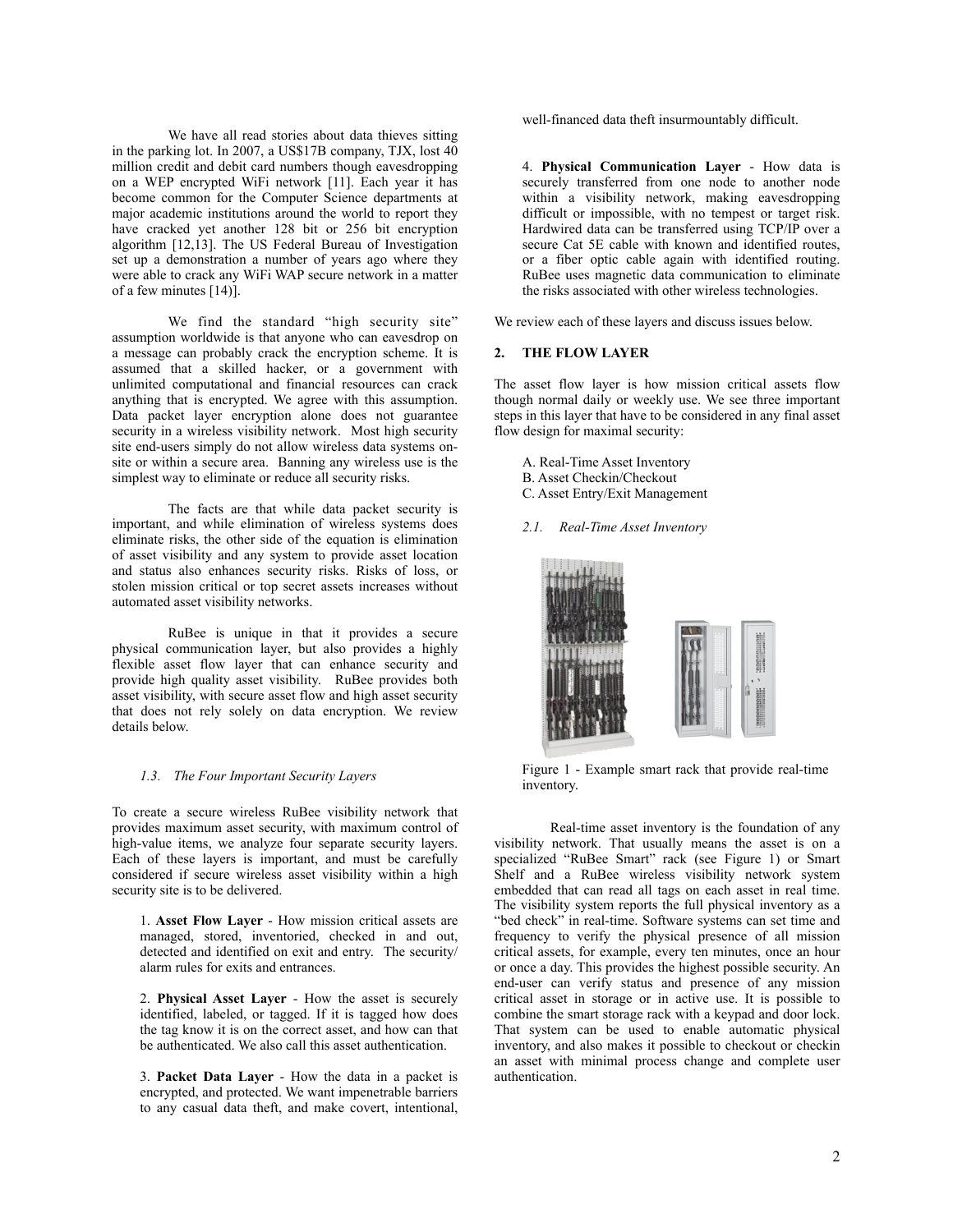Smart Rack systems also provide unchallengeable audit trails that include the date and time an asset is removed or replaced, with ID of the user and asset. Tags on mission critical assets often also have sensors to monitor how an asset is used (e.g. number of rounds fired, temperature). The automatic inventory software can be configured to recommend important maintenance steps, as well as normal preventative maintenance based on use

#### *2.2. Asset Checkin/Checkout*



Figure 2 - Counter based, face to face issuance, on left and vending auto issuance on right.

Asset Checkin/ Checkout, also known as asset dispensing or asset issuance, can be a complex process. In some cases because of security it must be a face-to-face transaction between a "storekeeper" and a "guard". The transactions typically take place across a counter and can go from totally manual processes to fully automated counter based processes. In general the more automated, the higher the security and the lower the transaction costs. The more manual based the process, for example if the storekeeper is required to read a serial number, the greater the likelihood of errors with reduced security. Full issuance automation typically means the storekeeper and guard both have long range, RuBee visibility ID tags that can be read in a wallet or on a neck lanyard, and the mission critical assets also have long range (10-20 feet) visibility tags that can also be read and verified as they cross the counter.

A second method for asset issuance and storage is a vending system, or smart locker with multiple lockers, and automatic electronic locks. A user (usually guard) enters in a PIN number of a keypad, often on a touch panel. The smart locker reads the users visibility ID card, confirms the users identity and automatically opens the locker with required mission critical assets. The lockers may contain a scale, and the stored assets may also have a wireless tag system. This again provides the ID who removed what items as well as who and when they were replaced.

In some cases we have found an asset is issued to a specific individual, and its use is also limited to a specific area. The users often request that if the asset is removed from that area an alarm event should be issued. The methods for any logic associated with the hierarchal managing of asset tags and ID's in and out of specific areas can become very complex, but are always possible.

Cost is always a consideration that balances any security consideration. But the important metric is always Return on Investment (ROI). Full automation in these issuance systems do provide the highest security and also typically provide the highest ROI. Often 100's of people are waiting in some facilities for the next shift to be issued assets. Even a 10-20% improvement in people flow reduces costs that can pay for an entire Visibility Network in a brief period. Issuance is a choke point for both security and costs. The US Department of Energy has published ROI figures for visibility networks in armories, and the ROI for even a small armory is attractive [2].

#### *2.3. Asset Exit/Entry Management*



Figure 3 - Exit entry data logging provides automatic ID reads and asset reads for individuals and groups in vehicles.

The final requirement for any high security visibility network is exit/entry asset management. At the lowest level, simple detection to prevent exit of assets that have been improperly issued or not issued at all. At the high end is verification of a user's ID as well as all allowed assets on exit or entry is possible. It also often a requirement that identity detection be possible through a door or person gate, as well as in a moving vehicle. Again both are possible and in use, with very high reliability with a properly designed RuBee visibility network.

We provide many flexible advanced RuBee exit/ entry systems designed to maximize security. DoorGuard® can be configured to read both asset tags and ID's as an individual passes through a single door, double door or wide person gate. ID cards may be carried in a wallet or on a neck lanyard. GateGuard® can be configured for 9-18 foot wide roads and reads ID tags and asset tags in a vehicle as it passes by a guard gate at 5 km/hr. In a recent independent test GateGuard was able to discover 5 ID tags inside a vehicle moving at 5 km/hr, and detect all legal assets, and detect any hidden illegal assets 100% of the time [15]. In one tests a weapon was wrapped in Aluminum foil and placed inside a steel briefcase under the wheel well and GateGuard detected the presence of an illegal weapon 100% of the time [15]. These systems are able to provide high sensitivity and high security on high security site exits and entrances.

In theory it should be possible to infer where an asset is if you see it going by a DoorGuard or GateGuard portal, but there are always exceptions. Someone may leave the asset on a table and it does not go back into inventory, or there may be intentional asset mishandling, designed to remove an asset and it appear in inventory. Many unexpected advantages appear with a well thought out asset flow design that includes all three flow steps A, B, and C. Our experience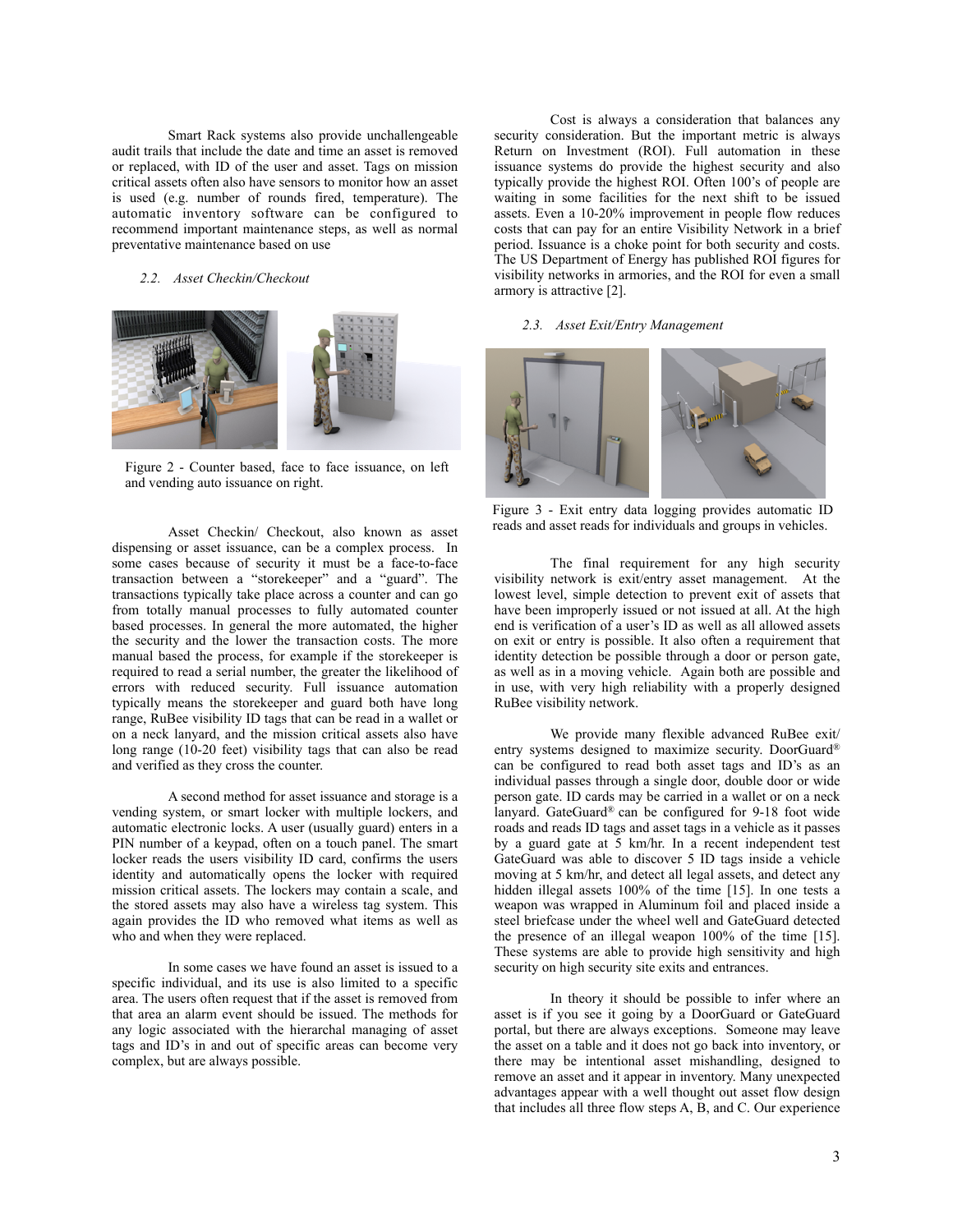is if we always have the real-time asset inventory on a rack with, issuances records, ID's, dates and times, as well as exit entry statistics, it is always possible to discover undesired events in near real-time and most importantly take steps (sound alarms, signal guards, etc.) to safeguard the operation.

#### **3. THE ASSET LAYER**

Security in any visibility network is only as good as tag attachment.



Figure 4 - Asset tags should be securely attached. In this case the tag is placed in the grip of a Sig Sauer P226 and the grip is attached with tamper resistant security screws.

For high security applications, the RuBee tag can be built into the asset in such a way that it can only be removed with special tools, or by destroying or damaging the tag, so we minimize any risk of a false positive, spoofs, or clones on a smart rack. For example, the Sig Sauer P226 pistol has a thin tag placed in the grip, and the grip is attached using security screws. The tag is tuned so it actually uses the weapon as the antenna. In most cases we custom design RuBee tags to not only fit a specific identified asset, we also design the antenna so the asset itself becomes a magnetic radiator. This often enhances detection sensitivity. It is always possible to attach a tag with adhesives stuck on the side, but that compromises the security of the other three layers



Figure 5 - Tag authentication and part identity is possible with SFN packs, EEPROM 32 bit ID's. The RuBee tag is placed on the lower receiver in the grip, and an SFN tag is placed on the upper receiver and barrel assembly.

In high security applications, where asset authentication is critical we often to move to one higher level, and place an EEPROM package (called an SFN pack) attached directly to the asset. The RuBee tag has electrical contact to the EEPROM. The EEPROM contains a unique 32 bit serial number. That makes it possible to authenticate individual parts as well as fact that the tag is actually to the

asset and it is the correct asset. SFN packs can be force fit mounted on any steel item so that it can only be destructively removed.

For example, in Figure 5 we have placed an SFN pack on the upper receiver of an M4, and a RuBee tag with shot counting in the lower receiver on the grip. The tag can detect it is attached to an M4 and identify that it has upper receiver with a specific serial number or ID. That means maintenance can be planned for all components (barrel assembly, upper receiver, and lower receiver) based on actual use. It also means we have high security authentication of the asset, and components.

# **4. THE PACKET LAYER**

Two way AES is preferred standard encryption in RuBee tags, when encryption is required. Additional options include AES keys that are altered by a clock, so a new key is generated daily or weekly. RSA public private key authentication is also an option in the RISC version of a tag. RSA can be slow and is not recommended for real time detection through doors or gates. To be clear, we do not rely on encryption for our systems security, rather we optimize the flow and we optimize the Physical Layer below, and include encryption when necessary.

Additional packet-related issues often appear in high security sites. In some cases asset visibility is important within the facility, but dangerous outside the facility. For example, weapons may be issued to covert personnel where detection in the field could put the operator at risk. The requirement is that the RuBee tags inside a facility provide visibility but on exit become silent. We have developed an advanced protocol known as Zero Field Detection (ZFD) where upon leaving the facility the tag goes into "stealth mode" and does not respond to any inquiry. It can only come out of stealth mode if it receives an encrypted site key several times over a predefined period of time. We have many ZFD variations that make impossible for anyone to detect or activate a tag once it is in stealth mode.

#### **5. THE PHYSICAL LAYER**

Security officers of any secure facility have three major physical layer concerns (16) with any wireless system:

1.**Tempest Threat** - The ability for an attacker to place a listening device or other data collection device into a wireless transmitter and send data to a remote data collection site. Any signal that leaves a secure site is a potential tempest threat.

2.**Eavesdropping Threat** - The ability for an attacker to listen and monitor data and packets that might enable them to obtain classified or secure information about mission critical assets and asset status.

3.**Target Threat** - The ability for an attacker to use a signal emanating from a wireless system or systems component as a reference or target .

Conventional higher radio frequency (RF) tag networks can be designed as short range systems, but what is often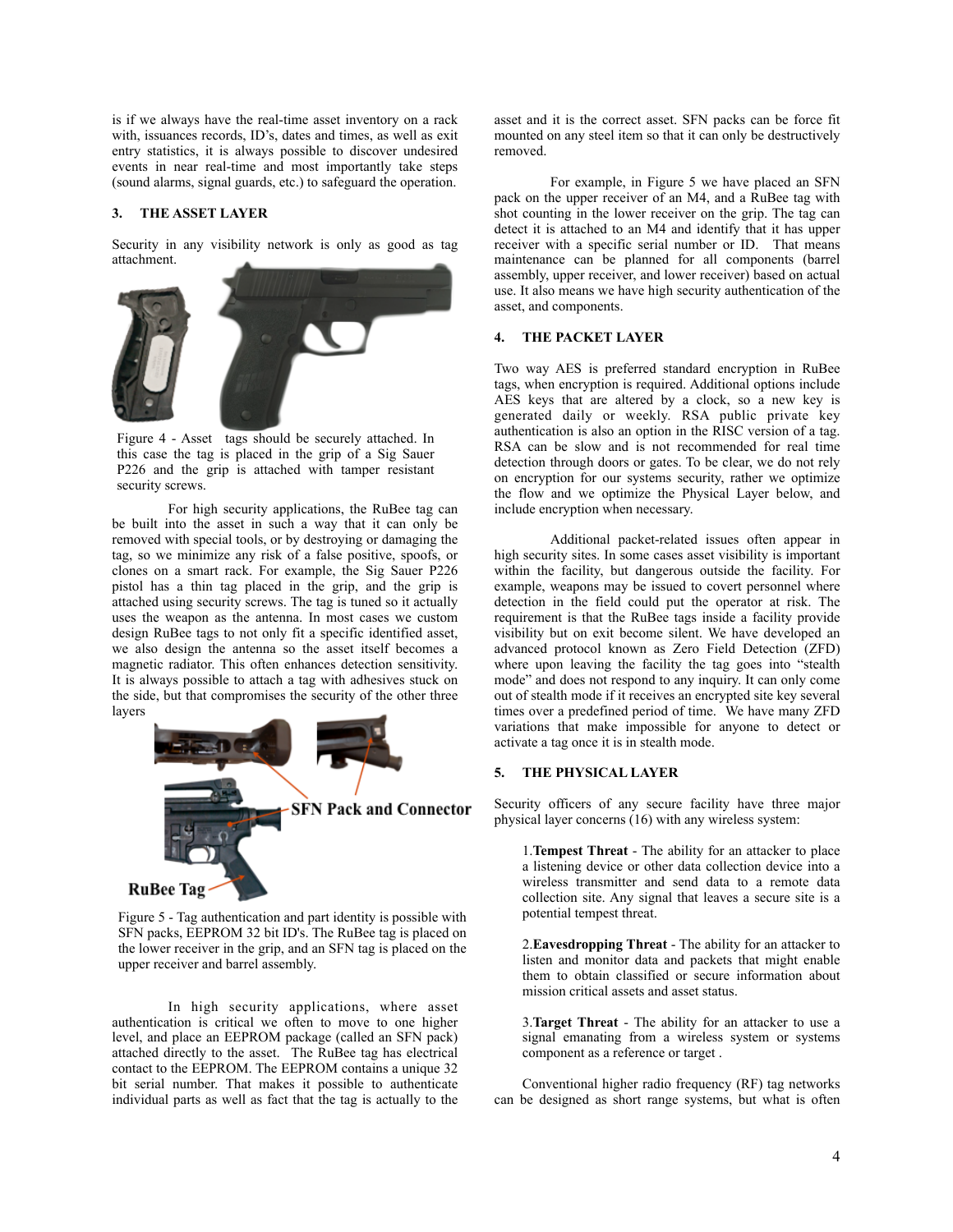forgotten is the RF signal can propagate many miles and can be monitored using expensive specialized equipment. That possibility opens the risks for all three concerns listed above for any wireless system.

Two classic laws of physics are important to understand these risks and issues. The first is Planck's law energy contained in a radio signal is directly proportional to the frequency  $(E = h*V)$ . That means as you go up in frequency the signals have more energy and the ability to propagate a much greater distance. The second law is contained in Maxwell's equations (see reference 1 for summary). RuBee has a wavelength of 7,511 feet, but we use RuBee only within a 10-20 foot range. That means RuBee works in the ultra-near-field, 1/375 of a wavelength. As a result does not produce any significant RF field (E in Maxwell's equations), and only produces a magnetic field (H in Maxwell's equations). RF signals when measured as voltage on an antenna drops off at 1/R. If you use power (voltage x current) on the antenna it is  $1/R<sup>2</sup>$ . In contrast magnetic signals when measured as voltage drops off  $1/R<sup>3</sup>$ (see Figure 6). as measured as the voltage on an antenna (power on the antenna is  $1/R<sup>6</sup>$ )

 So RuBee does not require a lot of E or H power thanks to Max Planck, and RuBee does not produce much of E power anyway thanks to James Clerk Maxwell



Figure 6 - Actual measurement of voltage vs. distance on a RuBee magnetic tag. Both plots are antenna signal vs distance. Best curve fit shows it drops off  $1/R<sup>3</sup>$  as expected.

The rapid drop in signal turns out to be a security officer's gift from physics. It means the range of a RuBee magnetic signal can be controlled and limited. Planck's law and the fact that RuBee operates in the ultra-near-field also means that same RuBee signal produces no significant RF power. A typical RuBee system can read and write to tags 20 feet away, with about 600 milli-gauss of magnetic power from a base station. That same RuBee antenna produces only about 40 nano-watts  $(10^{-9})$  of RF power. That RF signal drops to undetectable levels at about 25-30 feet away. In other words the RuBee wireless signal range can be safely contained and managed, while even low powered data systems at higher frequencies can be monitored many miles away. With RuBee, any possible eavesdropper is within view, and no detectable signals leave the secure facility.



Figure 7 - Two graphs illustrate differences between 1/R drop off for RF signals  $(E)$  and  $1/R<sup>3</sup>$  for magnetic signals  $(H)$ . Both plots have logarithmic Y axis as the signal, and assume a signal at zero of 1.000. The top plot has a distance X axis 1-91 feet, lower plot is 1- 90,000 feet. Star is point where signal drops to .0001 for both.

We illustrate the differences between  $1/R$  and  $1/R<sup>3</sup>$ in Figure 7 with two simplified graphs seen above. Assume we have designed an amplifier in a tag that can detect a 0.1 millivolt signal (0.0001 Volts) on an antenna. And assume we have a transmission signal voltage of 1 for both a 1/R RF system and a  $1/R<sup>3</sup>$  RuBee magnetic system. The RuBee system can read a tag out to about 20 feet (see figure below) with that amplifier where the signal drops below .0001 volts, see star on upper graph with range of 1-91 feet. The 1/R RF system can be read at about 17 miles (90,000 feet), see star in second lower grape at the same voltage level on the antenna. This is an over simplification, since many other things like noise background must be taken into account. However, it illustrates the dramatic differences between a  $1/R$  and  $1R<sup>3</sup>$ drop in any signal.